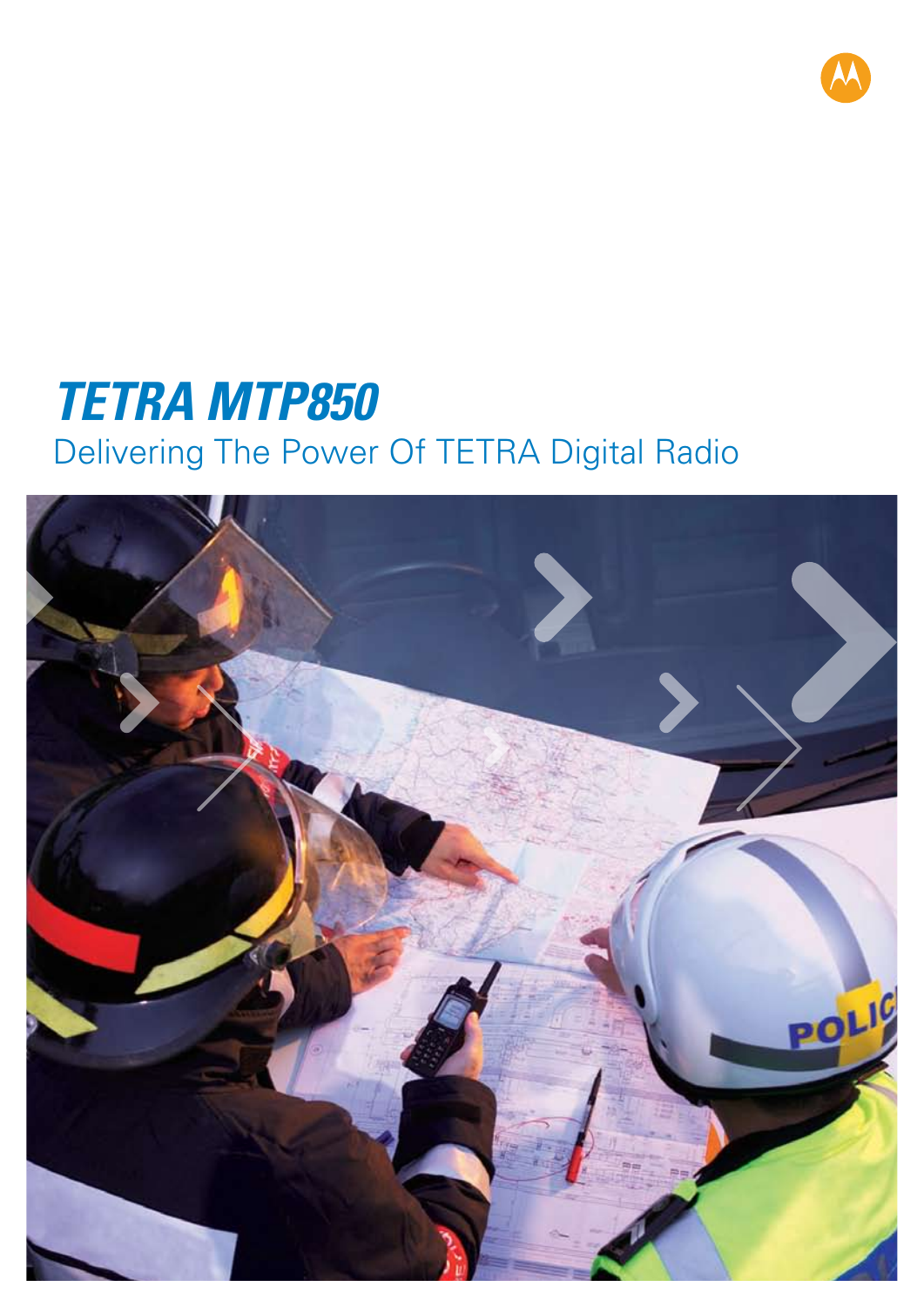## *MTP850 – Industry's smallest TETRA portable radio*



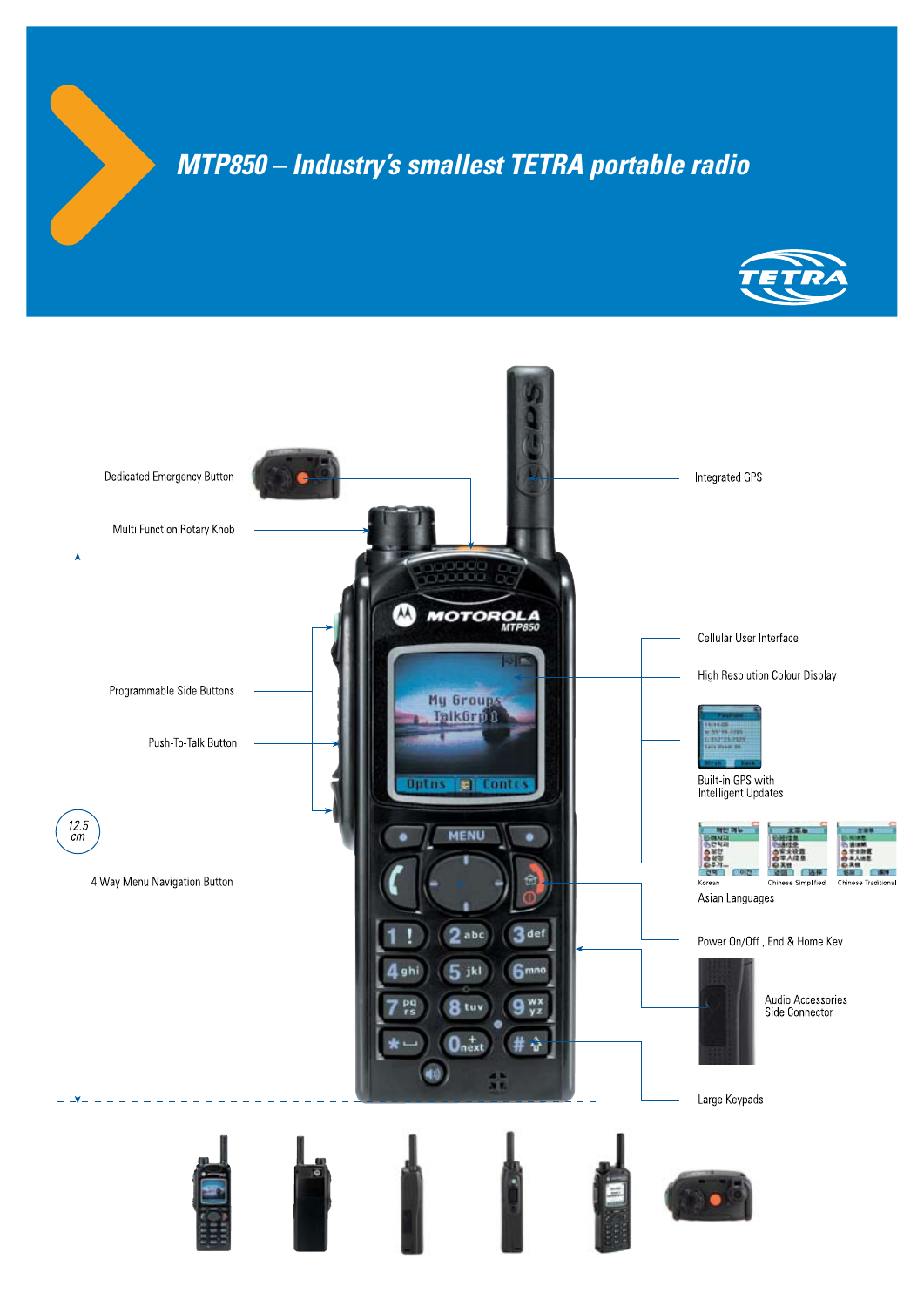

Customers' continually evolving businesses ensure that Motorola is constantly developing new TETRA applications and features to meet their operational needs. As the latest addition to the Motorola market-leading suite of TETRA terminals, the MTP850 boasts a wide range of technological advances – developed in response to a myriad of real-world requirements. From public safety users such as the police, fire, emergency services and military, to commercial enterprises in industries as diverse as utilities, retailing, construction, logistics and transport – the need for greater security has never been more important.

#### **True colour. Truly original**

The MTP850 user friendly cellular interface with high resolution colour display ensures that TETRA communications have never been as easy to manage. From data queries to image sharing, the MTP850 with its 65,000 vivid colours offers accurate reproduction and delivery of photos, maps, or illustrations in various lighting conditions.

#### **Safety through location**

Safety and efficiency are critical factors for any business. The integrated GPS (satellite) location service, allows users to be located instantly, either to respond to help or location of an emergency call. Through multiple ways of triggering the GPS location service, it allows for more efficient use of resources or determining location in life-threatening situations.



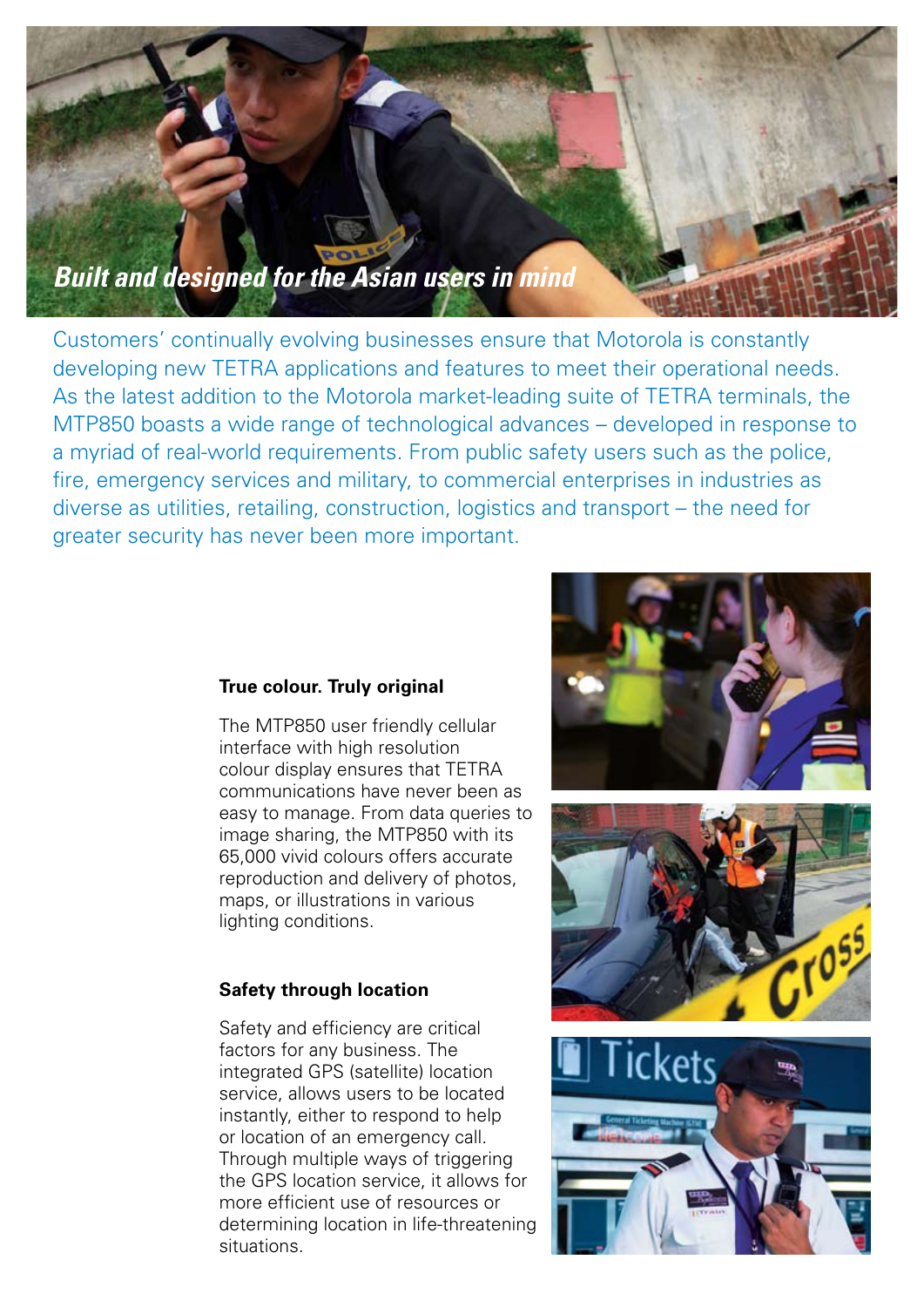

#### **Safety through design**

Communications need to be quick and easy to be effective, so the MTP850 has been designed to protect users, delivering high quality voice call to its size. At only 12.5 cm height, it is easy to carry, but it is big where it matters, with large emergency and push to talk buttons.

#### **Safety through secure communications**

Maintaining private and secure communications is increasingly important as potentially sensitive information flows back and forth. With this in mind, the MTP850 has been designed to support the highest level of secure protection, from its Air Interface Encryption, Integrated End-to-End Encryption, to Motorola's industry leading key management facility.

#### **Durable and Robust**

Every Motorola TETRA terminal model passes an accelerated life testing process which simulates a 5 year life span; these vigorous tests ensure that the MTP850 meets some of the highest levels of military robustness (MIL-STD 810) and industrial STD - IP54.

#### **Designed to deliver. Designed for the future.**

Building on Motorola's data capabilities, the MTP850 is capable of supporting new and exciting applications such as WAP communications. With Multi-Slot Packet Data (MSPD) incorporated, high bandwidth connectivity for instant access to databases, directories or folders will be enhanced and as simple as using a computer for timely and dependable communication.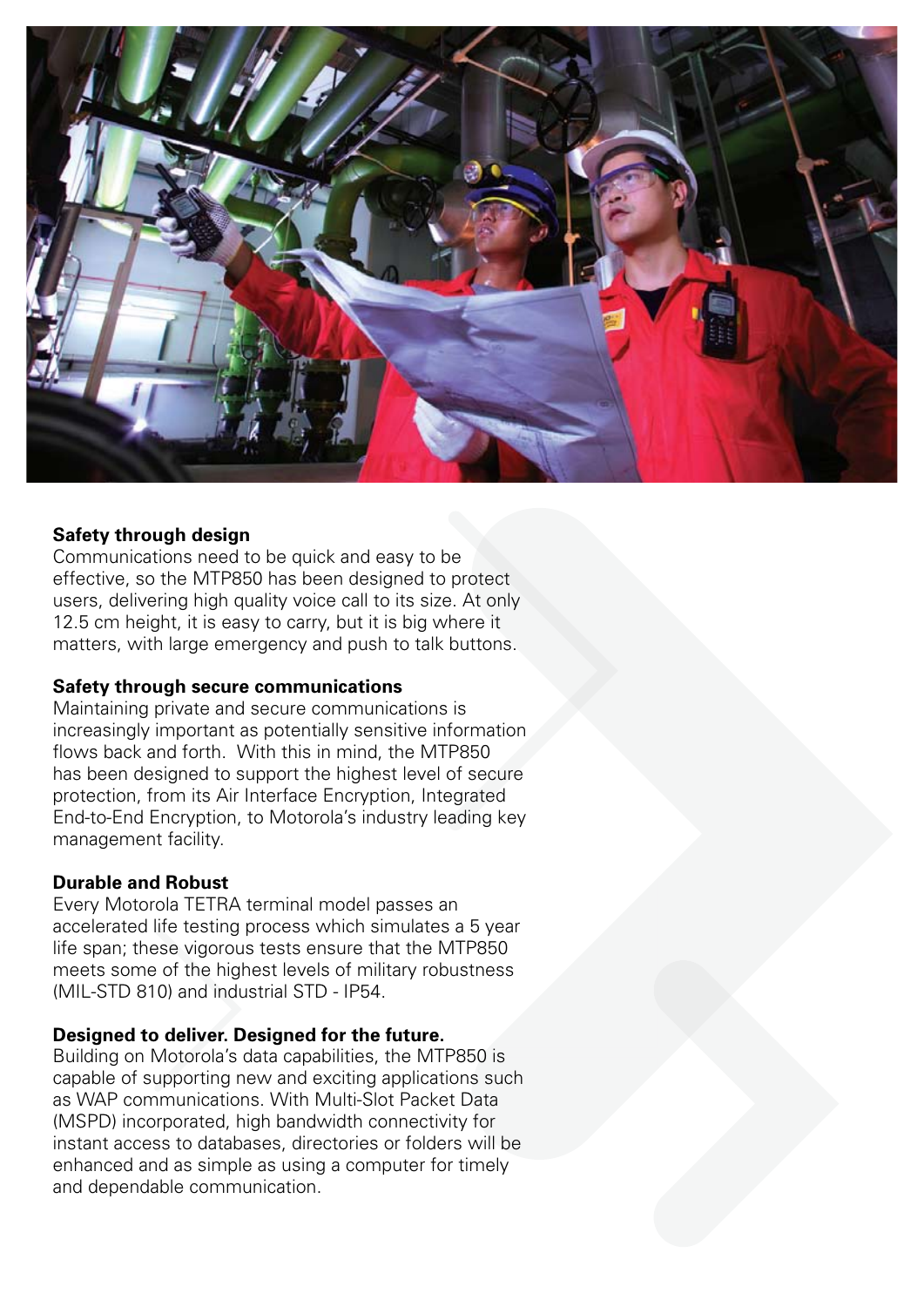### *Features*

#### **Voice Service - Group:**

- • Local Site Trunking
- Announcement Talk Group call
- Emergency Call DMO
- Emergency Call TMO
- Emergency Call "Hot Mic"
- Site Wide Call
- Group Call TMO/DMO
- Late Entry TMO/DMO
- **Dynamic Group Number**  Assignment (DGNA) - (up to 2047 Groups)
- **Scanning**
- Talking Party Identification
- **Priority Monitor**

#### **Voice Service - Private Call:**

- Half duplex/full duplex operation
- Flexible dialling (list scroll, short number dial, direct entry, alphabetic search, last number called)
- Loud/discreet audio mode
- • Calling line Identification Presentation
- Pre-emption Priority Call Voice
- Services Telephony
- • Full duplex operation
- **Speakerphone**
- Flexible dialling (list scroll, direct dial, alphabetic number redial)
- 
- Calling line Identification Presentation

#### **Data/Messaging Services:**

- Short Data Service (SDS) to individual / group target
- Built-in database enquiry templates
- Full WAP support
- Multi Slot Packet Data
- One-touch status messaging
- Keypad entry of status values
- Peripheral Equipment Interface (PEI) for external RS232 short and packet data devices
- New text message notification during calls

#### **Security Service:**

- TETRA Air Interface Encryption: - TEA 1, TEA 3
- Authentication (Clear Mode, Secured Mode)
- Secure Key Provisioning Tool
- User crypto key deletion from keypad
- **Radio Stun**
- Packet data user authentication
- Security Class
	- Class 1: Clear
	- Class 2: Static Cipher Key (SCK) - Class 3: Derived Cipher Key (DCK)
- and Common Cipher Key (CCK) PIN/PUK code access
- 
- GCK/OTAR<sup>#</sup>

- 
- 
- search, speed dial, one-touch dial, last
- DTMF overdial
- 

#### Top Mounted multi-function Talk Group Selector and Volume Control

- Side & bottom accessory connector
- 2 microphones

 pad (10 entries) **Flip Display** 2 font sizes Display Contrasts

**E2E Security Services:**

**User Safety:**

 (Red Display)

Talk Group lock Keypad lock Transmit Inhibit

 Acoustic Shock

Site Wide Call

 softkeys

 buttons

**User Interface Features:**

End-to-End (E2E) encryption module

 with full tamper protection Factory or field install (including in-country) of E2E module Multiple Algorithm support

Dedicated Emergency button

• 'Hot' Microphone emergency Ambience Listening

Colour indication of Emergency Mode

Editable Screensaver with logo option

Separate front mounted main loud speaker and earpiece to prevent

1 Watt audio amplifier and speaker

2 dedicated context sensitive menu

2 dedicated programmable function

One-touch functions on numeric key

- Top microphone for dispatcher calls - Bottom microphone for "one-to-one" calls
- Alphanumeric Talk Group search
- Loud/discreet audio mode toggle
- Quick access to Menu items via edit able Menu Shortcuts
- Keypad tones on/off
- Alert tones on/off
- Configurable Notification tones
- Backlight options (disabled and automatic)
- **Wallpaper**
- Scan list edit via keypad
- Address book edit via keypad
- One-touch Private/PABX/Status/Talk Group/TXI/Database template/Test message template/Flip display
- Full access to menu system during calls
- Call history missed/received/dialled lists
- Fast access to functions using rotary knob

#### **Asian Languages:**

- Languages supported include English, Korean, and Chinese (Simplified and Traditional)
- Alphanumeric Text Service (ATS) - English, Korean, and Chinese (Simplified and Traditional)
- Predictive Text Entry English, Korean, and Chinese (Simplified and Traditional)

#### **GPS Location Service:**

- Fully integrated single chip GPS receiver
	- GPS disable option for special operations
	- Authentication of GPS Location Service dispatchers
	- Low current and high sensitivity GPS
	- Autonomous GPS support
	- Multiple GPS protocol support
	- Patented Helical GPS antenna
- integrated into TETRA antenna Full programmable position update
- triggers including:
- On request
- Emergency Alerting
- Low battery
- Loss of GPS
- Over the air programmability of all GPS Location Service parameters

#### **Other:**

- Side connector for audio accessories and lock function
- Dedicated connector for digital car kit, remote speaker mic (RSM), programming, upgrading, packet and short data
- VibraCall<sup>®</sup>
- Programming interface via USB and RS232
- **Modeless Operation**
- Favourite Talk Group (DMO/TMO Talk Groups)
- Unified Address Book (contacts)

 $DMO-SCK$ <sup>#</sup>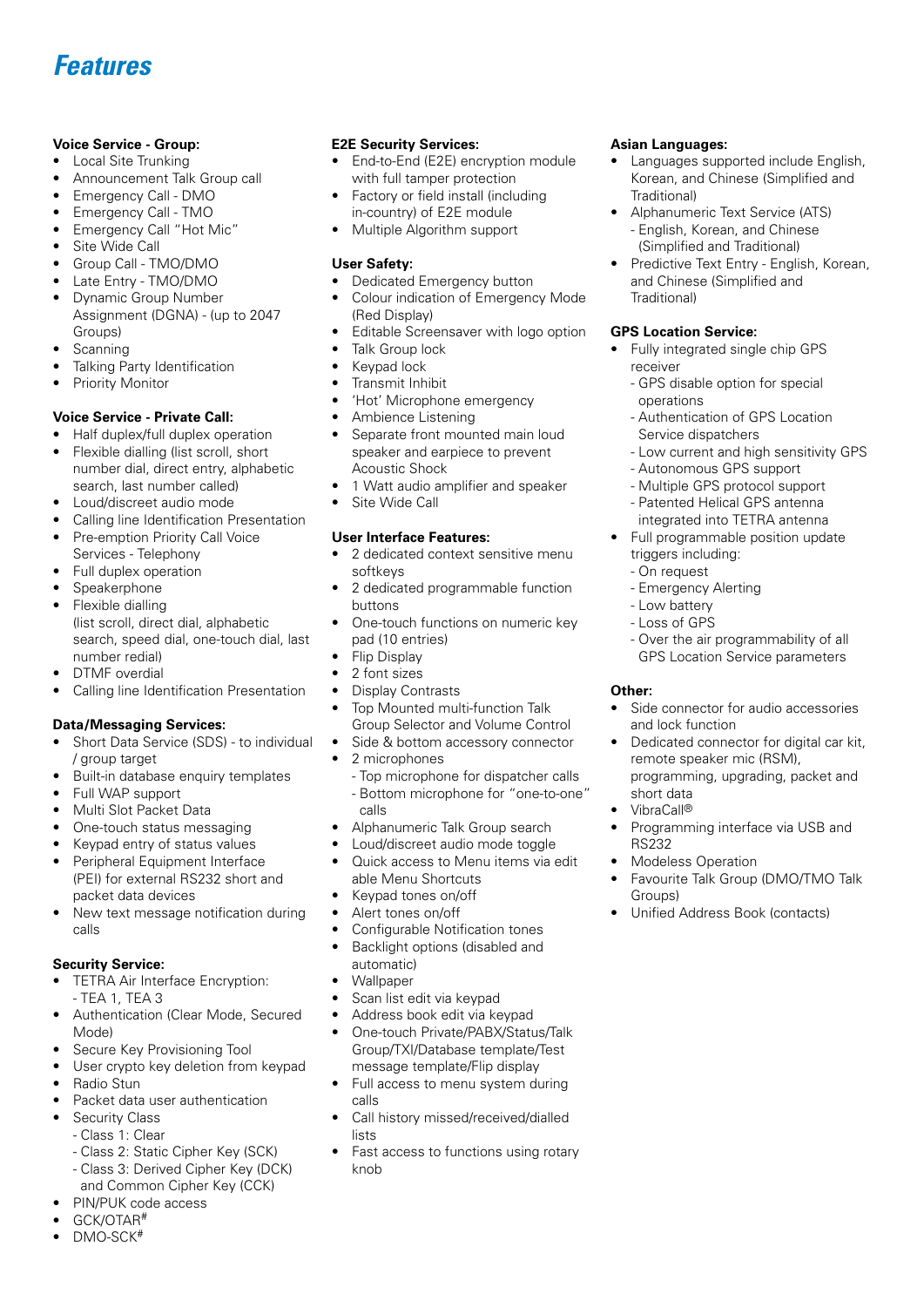### *Accessories*

#### **Performance Matched Accessories**

Motorola accessories are designed as an integral part of the radio system and tested to ensure they are "performance matched". All of which are created and built to rigorous standards, then Accelerated Life Tested to simulate five years of service.

#### **Expanding the MTP850 Capabilities**

The MTP850 offers seamless and efficient co-ordination, control and response for staff operations. Motorola takes this a step further to maximise productivity through its accessory range to turn a great radio into a customised communications solution. Every Motorola accessory is designed to deliver peak performance, so adding the proper headsets, microphones, chargers and carry cases will ensure enhanced productivity.



PMMN4015 with RLN4941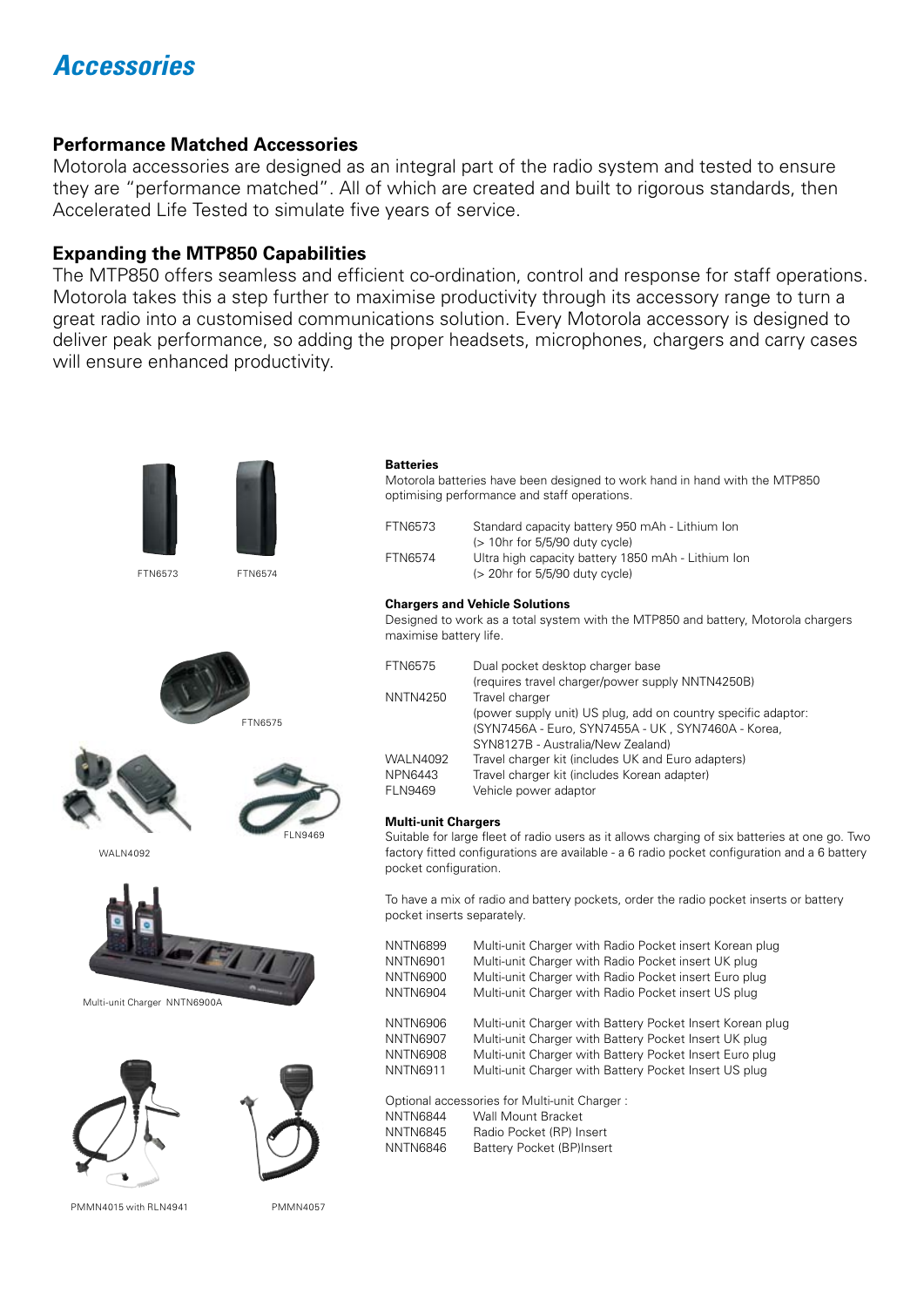

PMLN5140









FTN6707 PMLN4605

FTN6582





WADN4223



HLN9844



858726V08 858726V09 FKN4897



Remote microphone and functional earpieces leave the hands free and face unobstructed. Motorola offers solutions, from in-door to high speech clarity requirements, for those in noisy environments, to those carrying out surveillance work.

| <b>PMMN4057</b>             | Remote speaker microphone with emergency button, no earjack                                                          |
|-----------------------------|----------------------------------------------------------------------------------------------------------------------|
| <b>PMMN4015</b>             | Remote speaker microphone with emergency button and earjack<br>Optional Receive-only earpiece for use with PMMN4015: |
| <b>RLN4941</b><br>AARLN4885 | Receive earpiece with translucent tube<br>Earbud style receive earpiece                                              |
| <b>FTN6596</b>              | Earpiece receive only with coiled cord, suitable for shoulder worn radios                                            |
| <b>PMLN5140</b>             | Short cord soft D-shell earpiece, suitable for shoulder worn radios                                                  |
| <b>FTN6582</b>              | Breeze headset with boom microphone and in-line Push-To-Talk                                                         |
| <b>FTN6583</b>              | Personal hands free kit (ear bud with in-line microphone and<br>Push-To-Talk)                                        |
| <b>FTN6595</b>              | Surveillance kit - 3 wire earpiece with separate Microphone and<br>Push-To-Talk                                      |
| <b>FTN6707</b>              | Surveillance kit -2 wire earpiece with combined Microphone &<br>Push-To-Talk                                         |
| <b>PMLN4605</b>             | Acoustic tube for use with 2 wire kit FTN6707A                                                                       |
|                             | Optional add-on accessories for use with FTN6595 and FTN6596:                                                        |
| <b>NTN8371</b>              | Acoustic tube for low noise environments                                                                             |
|                             | (clear voice tube with rubber ear tip)                                                                               |
| NTN8370                     | Acoustic tube for extreme noise environments                                                                         |
|                             | (clear voice tube with foam earplug)                                                                                 |
| $1010$ DNIA 222             | Ear aboll large with grommet incort                                                                                  |

WADN4223 Ear shell, large with grommet insert<br>WADN4224 Ear shell, small with grommet insert Ear shell, small with grommet insert

#### **Carry Options**

Carrying accessories are available in various options and materials to meet different operational needs. Coupled with the MTP850 audio accessories, the Motorola solution offers convenience and hands free mobility.

| <b>RLN5717</b><br><b>RLN5718</b> | Belt worn hard leather case with swivel 2" belt loop<br>Belt worn nylon holster with fixed 3" belt loop |
|----------------------------------|---------------------------------------------------------------------------------------------------------|
| <b>RLN5719</b>                   | Belt worn soft leather carry case with swivel 2" belt loop                                              |
| <b>RLN5720</b>                   | Belt worn soft leather carry case with integrated belt clip                                             |
| NTN5243                          | Shoulder strap (for use with above carrying cases)                                                      |
| <b>HLN9767</b>                   | Wrist strap                                                                                             |
| <b>HLN9844</b>                   | Belt clip (for 1.5" belt width)                                                                         |
| <b>HLN9714</b>                   | Belt clip (for 2.5" belt width)                                                                         |
| <b>RLN5721</b>                   | Soft leather carry case for use in combination with PMLN5004 Shoulder<br><b>Wearing Device</b>          |
| <b>PMLN5004</b><br>GMDN0386      | Shoulder wearing device with stud; requires GMDN0386 Sew On Dock<br>Sew on dock                         |

#### **Antenna**

Injection molded for use in rugged environments. Each antenna is tested and tuned to give maximum power and performance. The MTP850 patented antenna combines TETRA and GPS signal to help ensure optimal positioning for GPS coverage.

| 8587526V08<br>8587526V09   | Compact Antenna 800-870 MHz with integrated GPS antenna<br>Enhanced Performance Antenna 800-870 MHz with integrated<br>GPS antenna |
|----------------------------|------------------------------------------------------------------------------------------------------------------------------------|
| 8587526V14<br>8586381, J11 | Compact Antenna 380-430 MHz with integrated GPS antenna<br>Enhanced Performance Antenna 380-430 MHz with integrated<br>GPS antenna |
| 8566504A03<br>8566504A04   | Compact Antenna 350-390 MHz with integrated GPS antenna<br>Enhanced Performance Antenna 350-390 MHz with integrated<br>GPS antenna |

**Cables** PMKN4025 RS232 data cable<br>FLN9636 Programming cab Programming cable PMKN4026 USB programming cable